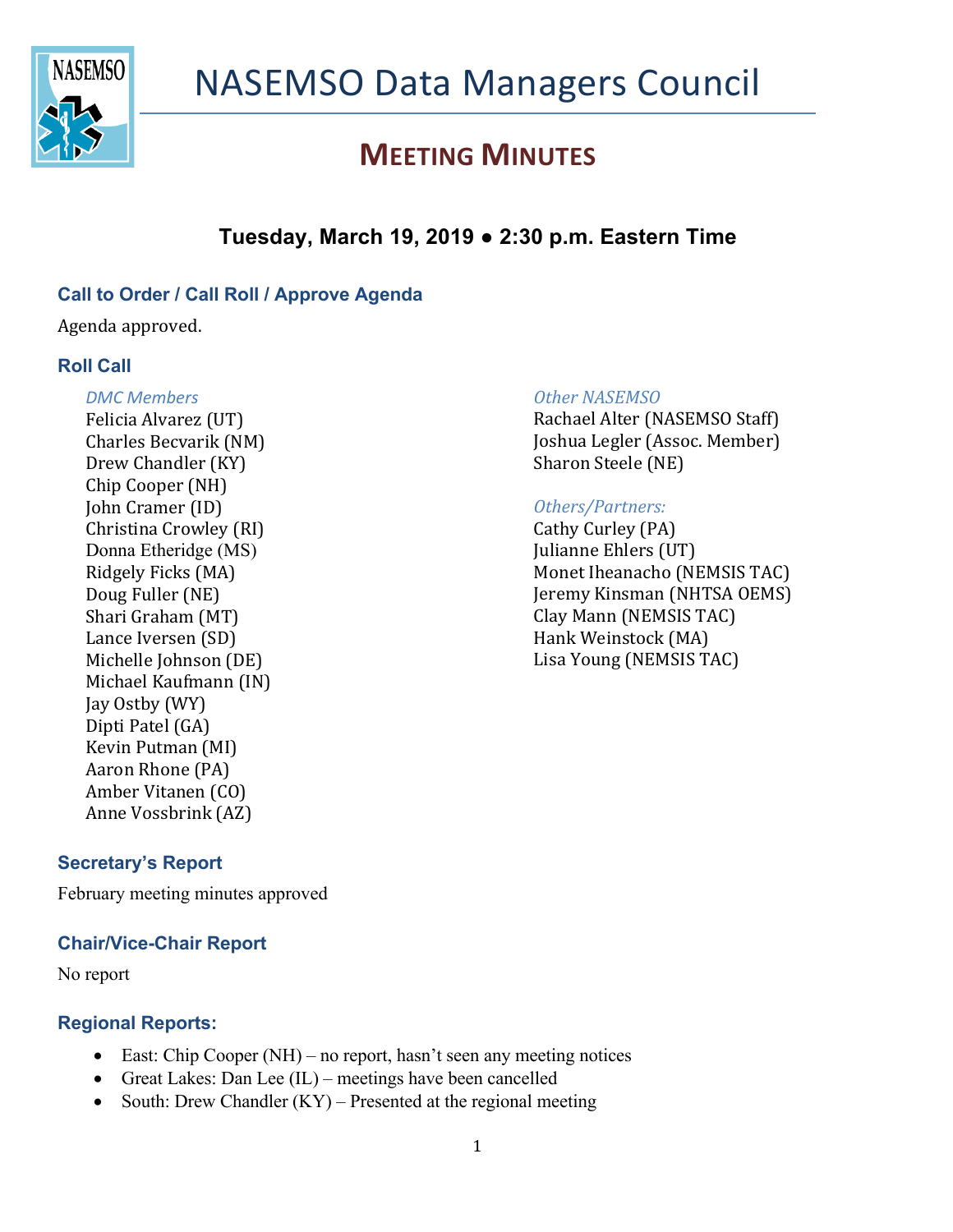

- Western Plains: Jay Ostby  $(WY) a$  little behind work on infographic
- West: Anne Vossbrink (AZ) No report. Wondering about just DMC regional work and whether that is possible.

## **Council Project & Committee Representative Reports** *(as available)***:**

- NASEMSO Community Paramedicine/Mobile Integrated Health Committee Anne Vossbrink o None
- NASEMSO HITS Committee Tim Seplaki
	- o Not present
- NASEMSO EMS Data Opioid Workgroup Tim Seplaki
	- o Not present

## **Old Business**

- Funding for All-Things Data (Tom McGinnis)
	- o Not present
- Reminder—Nominations
	- o Chair-Elect
	- o Secretary
	- o Great Lakes Regional Representative
	- o South Regional Representative

### **New Business**

None

## **Other Business**

- Anne: Rejection of non-mandatory national elements in NEMSIS; TAC is considering taking these out of the national Schematron as an error and making it a warning, since they aren't mandatory. But this wouldn't happen until v3.5. Would like to see that this not be an error unless it's mandatory, so she can deal with it.
	- o Josh: There are some tests in the national Schematron file on elements that are not National elements if those elements are just left blank than nothing triggers, but if they are filled out in their wrong, so for example a date-time that's out of order that will flag. Josh & Clay will be meeting to review the requirement in detail – and something will come out for feedback from everyone.
	- o Clay: We are looking at some modifications for v3.5. May also release a new version of the national Schematron file before the release of v3.5.
	- o Anne recommends that people look at your data to see what's failing and see if it's not reimporting – you may have a hole and not even realize it.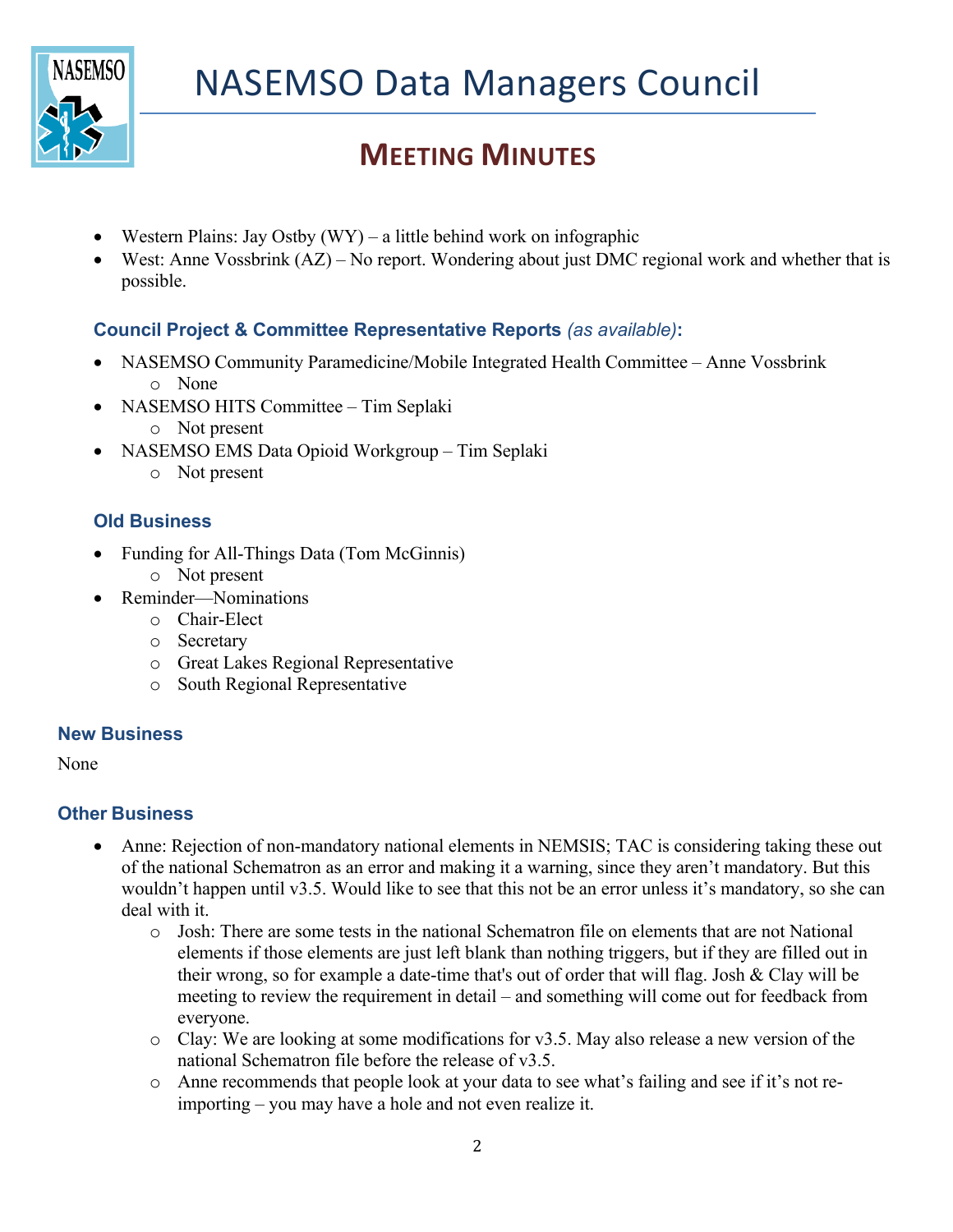

- o Amber has a query that allows for filters and reviewing rejected data
- Ridgley is going out to bid. Has anyone done this recently and can you share?
	- o Amber will send their RFI; Chip will send both an RFP and Contract.

## **Partner Reports**

### *NHTSA Office of EMS*

- Announcement from Jeremy *(need to review these minutes)*
	- o ET3 Project (Emergency Triage, Treat, & Transport)
		- AZ agencies have interest, and are in contact with the EMS Bureau
		- NHTSA OEMS, along with HHS ASPR, working with CMMI to help answer questions about NEMSIS. Will keep the DMC in the loop and as the project moves forward, making sure that EMS data is contributing to the success of this project. State-level data should positively impact the program.
	- o Potential presentations at the DMC meeting in Salt Lake City:
		- HIE Interoperability discussions with Rachel Abby (HHS ONC)
		- ET3 Project and EMS data (CMMI is probably interested in hearing about current state of EMS data and barriers – how this data might help measure the performance of that project)
			- o Kevin indicated that the draft schedule is out but will check to determine if there is the ability to accommodate.
	- o Jeremy is leaving NHTSA. Job announcement will be out in the next couple of months.
- Anne would like to know what kind of data they are planning on collecting and in what format the ET3 Project is hoping to collect
	- o Group agreed that it would be nice to know more

### *NEMSIS TAC*

- Lisa: Deployment of v3 Cube, scheduled to go live on Friday.
	- o Walked the group through how to get to the cube and use it; will ask for feedback on usage and within 3 weeks will release a new package, and then work on the state-specific (restricted) version of the Cube
		- 1. Clay indicated v3 will be updated weekly (more current than the yearly v2 cube updates) and people will still have access to the v2 cube
- Josh: Enhancements to the StateDataSet Builder
	- $\circ$  Copy & paste data into Facilities, if any data is invalid those data will be highlighted
	- o Minor bug fixes and keeping up with changes on the web